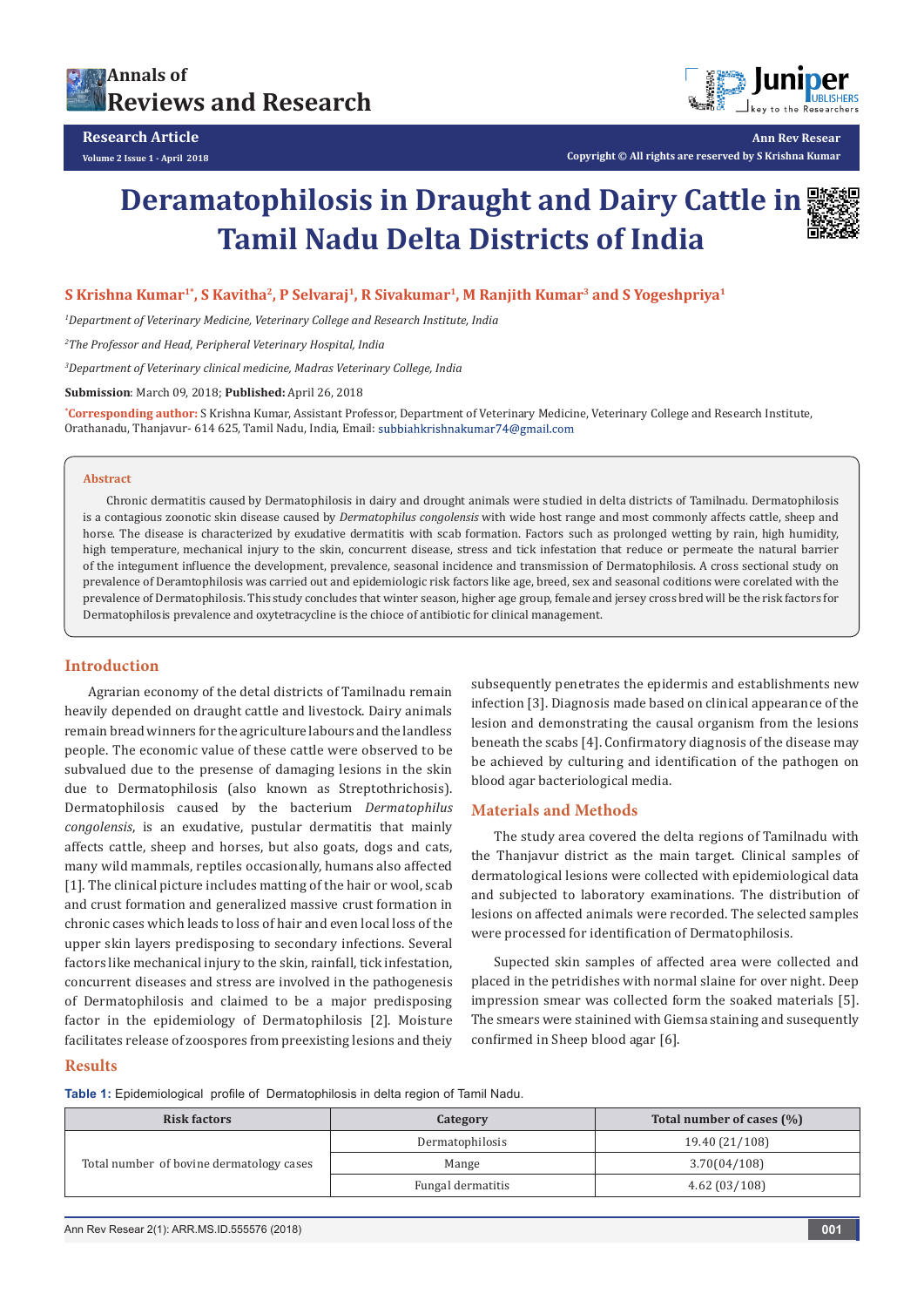# **Annals of Reviews and Research**

| <b>Risk factors for Dermatophilosis</b> |                         |               |
|-----------------------------------------|-------------------------|---------------|
| Seasonal Profile                        | Winter                  | 71.50 (15/21) |
|                                         | Summer                  | 28.50 (06/21) |
| Age Profile                             | >2 years                | 19.20 (04/21) |
|                                         | 2-5 years               | 28.5 (06/21)  |
|                                         | <5 years                | 52.30 (11/21) |
| <b>Breed Profile</b>                    | Jersey cross            | 80.90 (17/21) |
|                                         | Holstein Friesian cross | 19.10 (04/21) |
| Sex Profile                             | Male                    | 9.50(02/21)   |
|                                         | Female                  | 19/21 (90.5)  |

Detal districts of Tamilnadu has recorded with higer prevalnce of Dermatophilosis in dairy cattle. A sum of 108 cattle were screened for various dermatological disorders and 28 cases were found to be afflected with Dermatophilosis (Table 1). Winter season (71.5%) had a higher prevalence than the

summer (28.5%). All age groups in both male and females were affected. Higher age group (<5 years) showed 52.3% morbidity than younger age group. Females were found to have a higher rate (90.5%) of infection than male (9.5%).



Figure 1: Skin scabs in Dermatophilosis affected crossbred cattle.



**Figure 2:** Exudative dermatitis in Dermatophilosis affected crossbred cattle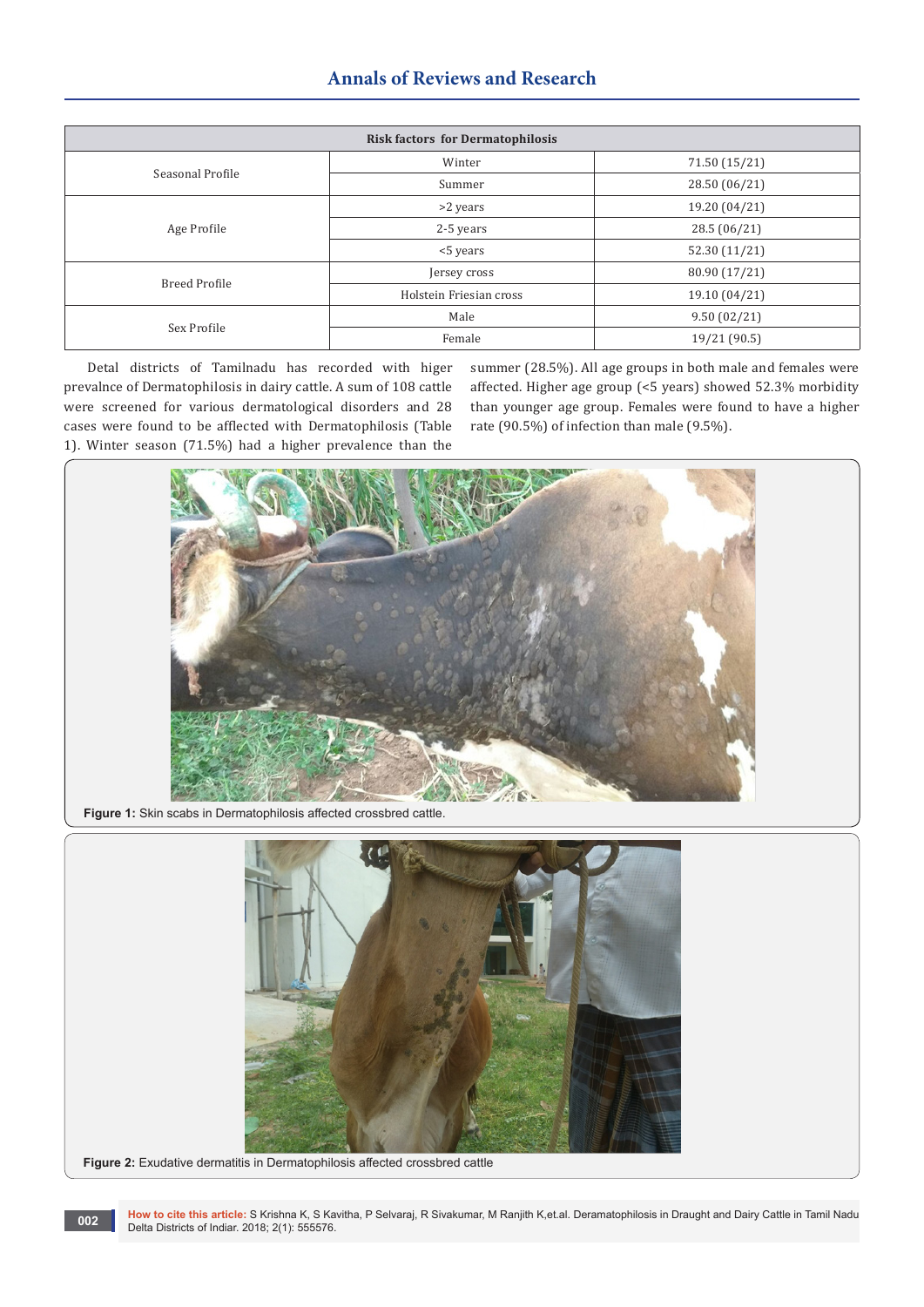

**Figure 3:** *Dermatiphilus congolensis* in skin samples stained with Grams staining.



Out of 21 dermatiphilosis posititve animals 17 (80.9%) were Jersey crossbred cows and (19.1%) were Holsteinfresian crossbred. Typically clinical presentation included the formation of dense scabs on the skin (Figure 1) especially moist lesions with thickened, folded skin in areas like neck, udder and perineum was observed. After a time gap, dry scab peeled off and dry/wet exudative lesions were seen (Figure 2). Severe itching, hair loss, reduction in milk production was common among dairy animals. The processed samples were shown gram positive cocci in a specified manner was noticed (Figure 3). The strains of *Dermatophilus congolensis* grew on blood agar with washed sheep erythrocytes with marked total hemolysis and gave a significant synergistic effect of a characteristic shape (Figure 4).

#### **Discussion**

This reaearch work targets the dairy cow and drought animals to ascertain the prevalence of dermatophilosis in delta region.Clinical samples like dry scab and wet impression smear were coleected and sujected to bacteriological examination. Higher incidence of dermatophilosis recorded during winter because of prolonged wetting makes break in the skin to establish the infection and multiplication of the organism in the epidermis and concomitant increase in tick and insect infestation [5]. Humidity, high ambient temperature, ectoparasites, carrier animals, malnutrition, intense rainfalls and mechanical traumas are important factors which was recorded by Andrew AH [7]. All theses factors are more prevalent in delta districts of Tamil Nadu,